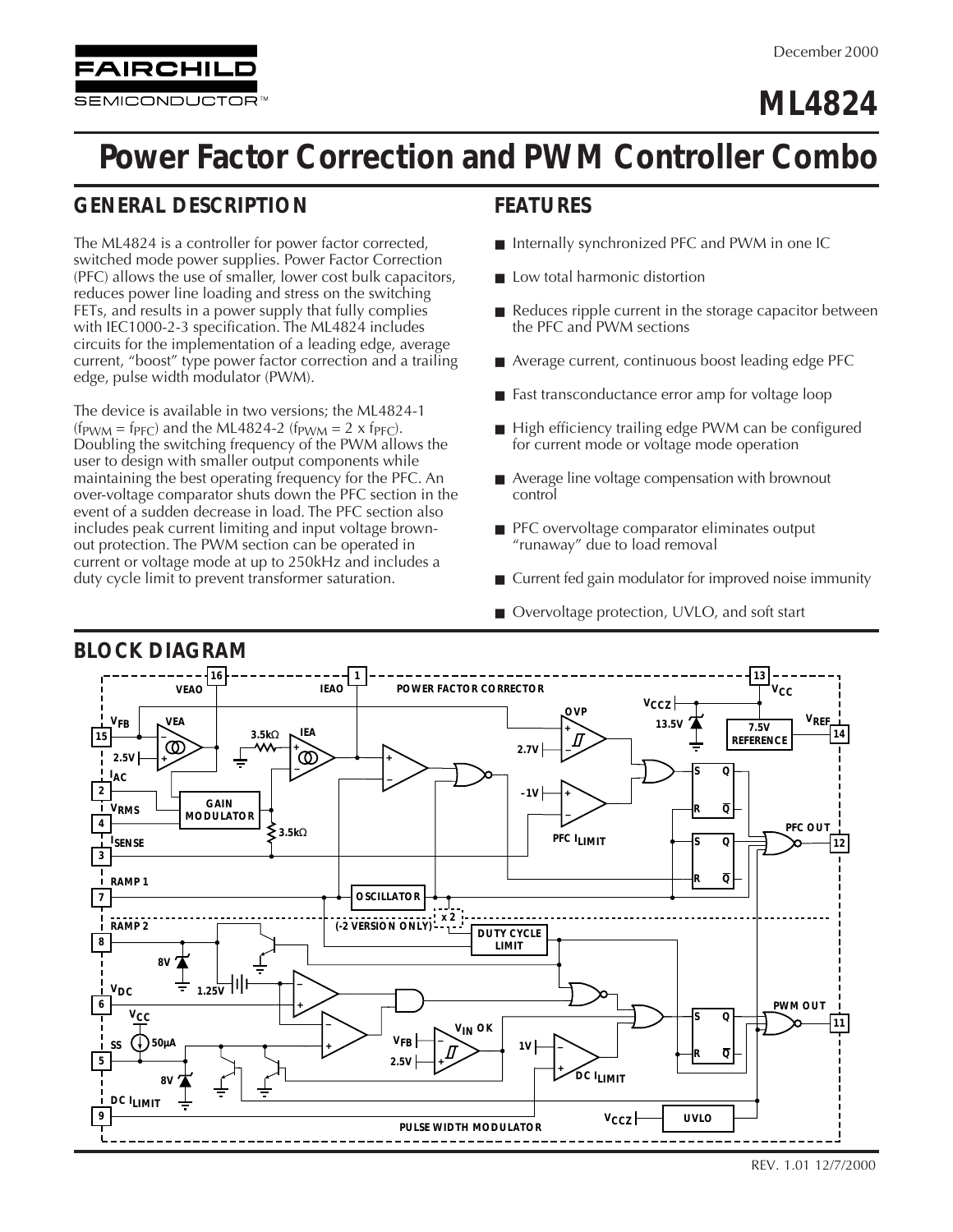# **PIN CONFIGURATION**



### **PIN DESCRIPTION**

| PIN | <b>NAME</b>             | <b>FUNCTION</b>                                                                                                                                                    | <b>PIN</b> | <b>NAME</b>    | <b>FUNCTION</b>                                               |
|-----|-------------------------|--------------------------------------------------------------------------------------------------------------------------------------------------------------------|------------|----------------|---------------------------------------------------------------|
|     | <b>IEAO</b>             | PFC transconductance current error<br>amplifier output                                                                                                             | 9          | $DC I_{LIMIT}$ | PWM current limit comparator input                            |
|     |                         |                                                                                                                                                                    | 10         | <b>GND</b>     | Ground                                                        |
|     | $I_{AC}$                | PFC gain control reference input                                                                                                                                   | 11         |                | PWM OUT PWM driver output                                     |
| 3   | <b>I</b> SENSE          | Current sense input to the PFC current                                                                                                                             |            |                |                                                               |
|     |                         | limit comparator                                                                                                                                                   | 12         | PFC OUT        | PFC driver output                                             |
| 4   | <b>V</b> <sub>RMS</sub> | Input for PFC RMS line voltage<br>compensation                                                                                                                     | 13         | $V_{CC}$       | Positive supply (connected to an<br>internal shunt regulator) |
| 5   | SS                      | Connection point for the PWM soft start<br>capacitor                                                                                                               | 14         | $V_{REF}$      | Buffered output for the internal 7.5V<br>reference            |
| 6   | $V_{DC}$                | PWM voltage feedback input                                                                                                                                         | 15         | $V_{FB}$       | PFC transconductance voltage error<br>amplifier input         |
|     | RAMP <sub>1</sub>       | Oscillator timing node; timing set<br>by $R_T C_T$                                                                                                                 | 16         | <b>VEAO</b>    | PFC transconductance voltage error                            |
| 8   | RAMP <sub>2</sub>       | When in current mode, this pin<br>functions as as the current sense input;<br>when in voltage mode, it is the PWM<br>input from PFC output (feed forward<br>ramp). |            |                | amplifier output                                              |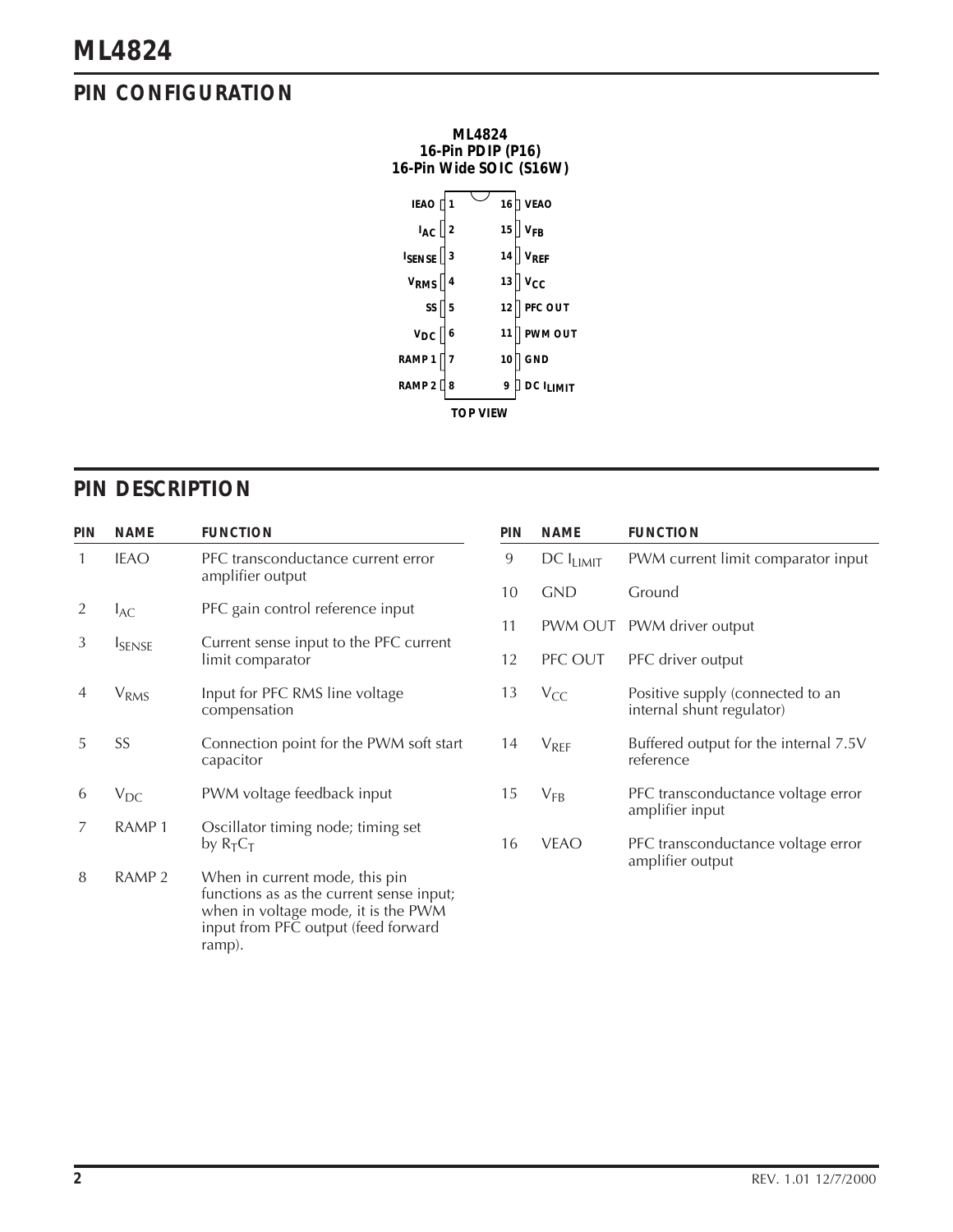### **ABSOLUTE MAXIMUM RATINGS**

Absolute maximum ratings are those values beyond which the device could be permanently damaged. Absolute maximum ratings are stress ratings only and functional device operation is not implied.

| Voltage on Any Other Pin $GND - 0.3V$ to $V_{CCZ} + 0.3V$ |  |
|-----------------------------------------------------------|--|
|                                                           |  |
|                                                           |  |
| Peak PFC OUT Current, Source or Sink  500mA               |  |
| Peak PWM OUT Current, Source or Sink  500mA               |  |
| PFC OUT, PWM OUT Energy Per Cycle  1.5µJ                  |  |

| Storage Temperature Range  -65°C to 150°C   |  |
|---------------------------------------------|--|
| Lead Temperature (Soldering, 10 sec)  260°C |  |
| Thermal Resistance $(\theta_{A})$           |  |
|                                             |  |
|                                             |  |

### **OPERATING CONDITIONS**

| Temperature Range |  |
|-------------------|--|
|                   |  |
|                   |  |

# **ELECTRICAL CHARACTERISTICS**

Unless otherwise specified,  $I_{CC} = 25 \text{mA}$ ,  $R_T = 52.3 \text{k}\Omega$ ,  $C_T = 470 \text{pF}$ ,  $T_A = \text{Operating Temperature Range (Note 1)}$ 

| <b>SYMBOL</b> | <b>PARAMETER</b>               | $\circ$<br><b>CONDITIONS</b>                    | <b>MIN</b>     | ○ ⊺<br><b>TYP</b> | <b>MAX</b> | <b>UNITS</b> |
|---------------|--------------------------------|-------------------------------------------------|----------------|-------------------|------------|--------------|
|               | <b>VOLTAGE ERROR AMPLIFIER</b> |                                                 |                |                   |            |              |
|               | Input Voltage Range            |                                                 | $\overline{0}$ |                   | 7          | $\vee$       |
|               | Transconductance               | $VNON INV = VINV$ , VEAO = 3.75V                | 50             | 85                | 120        | μΌ           |
|               | Feedback Reference Voltage     |                                                 | 2.46           | 2.53              | 2.60       | $\vee$       |
|               | Input Bias Current             | Note 2                                          |                | $-0.3$            | $-1.0$     | μA           |
|               | Output High Voltage            |                                                 | 6.0            | 6.7               |            | $\vee$       |
|               | Output Low Voltage             |                                                 |                | 0.6               | 1.0        | $\vee$       |
|               | Source Current                 | $\Delta V_{IN} = \pm 0.5 V$ , $V_{OUT} = 6V$    | $-40$          | $-80$             |            | $\mu A$      |
|               | Sink Current                   | $\Delta V_{IN} = \pm 0.5 V$ , $V_{OUT} = 1.5 V$ | 40             | 80                |            | μA           |
|               | Open Loop Gain                 |                                                 | 60             | 75                |            | dB           |
|               | Power Supply Rejection Ratio   | $V_{CCZ}$ - 3V < $V_{CC}$ < $V_{CCZ}$ - 0.5V    | 60             | 75                |            | dB           |
|               | <b>CURRENT ERROR AMPLIFIER</b> |                                                 |                |                   |            |              |
|               | Input Voltage Range            |                                                 | $-1.5$         |                   | 2          | $\vee$       |
|               | Transconductance               | $VNON INV = VINV$ , VEAO = 3.75V                | 130            | 195               | 310        | μ $\sigma$   |
|               | Input Offset Voltage           |                                                 | $\overline{0}$ | 8                 | 15         | mV           |
|               | Input Bias Current             |                                                 |                | $-0.5$            | $-1.0$     | μA           |
|               | Output High Voltage            |                                                 | 6.0            | 6.7               |            | $\vee$       |
|               | Output Low Voltage             |                                                 |                | 0.6               | 1.0        | $\vee$       |
|               | Source Current                 | $\Delta V_{IN} = \pm 0.5 V$ , $V_{OUT} = 6V$    | $-40$          | $-90$             |            | μA           |
|               | Sink Current                   | $\Delta V_{IN} = \pm 0.5 V$ , $V_{OUT} = 1.5 V$ | 40             | 90                |            | μA           |
|               | Open Loop Gain                 |                                                 | 60             | 75                |            | dB           |
|               | Power Supply Rejection Ratio   | $V_{CCZ}$ - 3V < $V_{CC}$ < $V_{CCZ}$ - 0.5V    | 60             | 75                |            | dB           |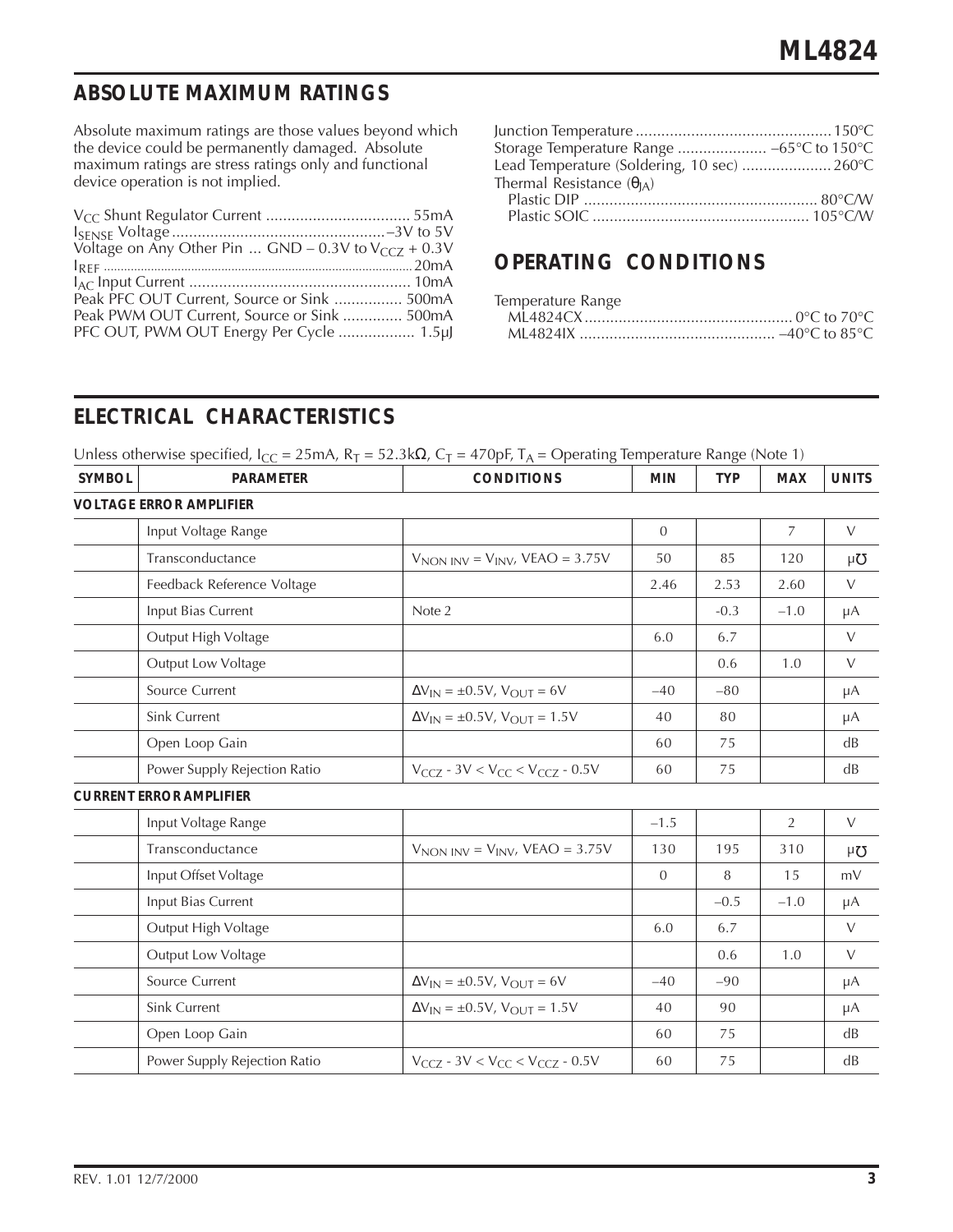# **ELECTRICAL CHARACTERISTICS** (Continued)

| <b>SMBOL</b>      | <b>PARAMETER</b>                                                          | <b>CONDITIONS</b>                                            | <b>MIN</b> | <b>TYP</b>   | <b>MAX</b> | <b>UNITS</b>  |
|-------------------|---------------------------------------------------------------------------|--------------------------------------------------------------|------------|--------------|------------|---------------|
|                   | <b>OVP COMPARATOR</b>                                                     |                                                              |            |              |            |               |
|                   | Threshold Voltage                                                         |                                                              | 2.6        | 2.7          | 2.8        | $\vee$        |
|                   | Hysteresis                                                                |                                                              | 80         | 115          | 150        | mV            |
|                   | PFC I <sub>LIMIT</sub> COMPARATOR                                         |                                                              |            |              |            |               |
|                   | Threshold Voltage                                                         |                                                              | $-0.8$     | $-1.0$       | $-1.15$    | $\vee$        |
|                   | $\Delta$ (PFC I <sub>LIMIT</sub> V <sub>TH</sub> - Gain Modulator Output) |                                                              | 100        | 190          |            | mV            |
|                   | Delay to Output                                                           |                                                              |            | 150          | 300        | ns            |
|                   | DC I <sub>LIMIT</sub> COMPARATOR                                          |                                                              |            |              |            |               |
|                   | Threshold Voltage                                                         |                                                              | 0.97       | 1.02         | 1.07       | $\vee$        |
|                   | Input Bias Current                                                        |                                                              |            | $\pm 0.3$    | $\pm 1$    | μA            |
|                   | Delay to Output                                                           |                                                              |            | 150          | 300        | ns            |
|                   | V <sub>IN</sub> OK COMPARATOR                                             |                                                              |            |              |            |               |
|                   | Threshold Voltage                                                         |                                                              | 2.4        | 2.5          | 2.6        | $\vee$        |
|                   | Hysteresis                                                                |                                                              | 0.8        | 1.0          | 1.2        | $\vee$        |
|                   | <b>GAIN MODULATOR</b>                                                     |                                                              |            |              |            |               |
|                   | Gain (Note 3)                                                             | $I_{AC} = 100 \mu A$ , $V_{RMS} = V_{FB} = 0V$               | 0.36       | 0.55         | 0.66       |               |
|                   |                                                                           | $I_{AC} = 50 \mu A$ , $V_{RMS} = 1.2 V$ , $V_{FB} = 0 V$     | 1.20       | 1.80         | 2.24       |               |
|                   |                                                                           | $I_{AC}$ = 50µA, $V_{RMS}$ = 1.8V, $V_{FB}$ = 0V             | 0.55       | 0.80         | 1.01       |               |
|                   |                                                                           | $I_{AC} = 100 \mu A$ , $V_{RMS} = 3.3 V$ , $V_{FB} = 0V$     | 0.14       | 0.20         | 0.26       |               |
|                   | Bandwidth                                                                 | $IAC = 100\mu A$                                             |            | 10           |            | MHz           |
|                   | Output Voltage                                                            | $I_{AC} = 250 \mu A$ , $V_{RMS} = 1.15 V$ ,<br>$V_{FB} = 0V$ | 0.74       | 0.82         | 0.90       | $\vee$        |
| <b>OSCILLATOR</b> |                                                                           |                                                              |            |              |            |               |
|                   | Initial Accuracy                                                          | $T_A = 25^{\circ}C$                                          | 71         | 76           | 81         | kHz           |
|                   | Voltage Stability                                                         | $V_{CCZ}$ - 3V < $V_{CC}$ < $V_{CCZ}$ - 0.5V                 |            | $\mathbf{1}$ |            | $\frac{0}{0}$ |
|                   | Temperature Stability                                                     |                                                              |            | $\sqrt{2}$   |            | $\%$          |
|                   | <b>Total Variation</b>                                                    | Line, Temp                                                   | 68         |              | 84         | kHz           |
|                   | Ramp Valley to Peak Voltage                                               |                                                              |            | 2.5          |            | $\vee$        |
|                   | Dead Time                                                                 | PFC Only                                                     | 270        | 370          | 470        | ns            |
|                   | $C_T$ Discharge Current                                                   | $V_{RAMP 2} = 0V$ , $V_{RAMP 1} = 2.5V$                      | 4.5        | 7.5          | 9.5        | mA            |
| <b>REFERENCE</b>  |                                                                           |                                                              |            |              |            |               |
|                   | Output Voltage                                                            | $T_A = 25$ °C, $I(V_{REF}) = 1 mA$                           | 7.4        | 7.5          | 7.6        | $\vee$        |
|                   | Line Regulation                                                           | $V_{CCZ}$ - 3V < $V_{CC}$ < $V_{CCZ}$ - 0.5V                 |            | $\sqrt{2}$   | 10         | mV            |
|                   | Load Regulation                                                           | $1mA < I(V_{REF}) < 20mA$                                    |            | 2            | 15         | mV            |
|                   | Temperature Stability                                                     |                                                              |            | 0.4          |            | $\%$          |
|                   | <b>Total Variation</b>                                                    | Line, Load, Temp                                             | 7.35       |              | 7.65       | $\vee$        |
|                   | Long Term Stability                                                       | $T_1 = 125^{\circ}C$ , 1000 Hours                            |            | 5            | 25         | mV            |
|                   |                                                                           |                                                              |            |              |            |               |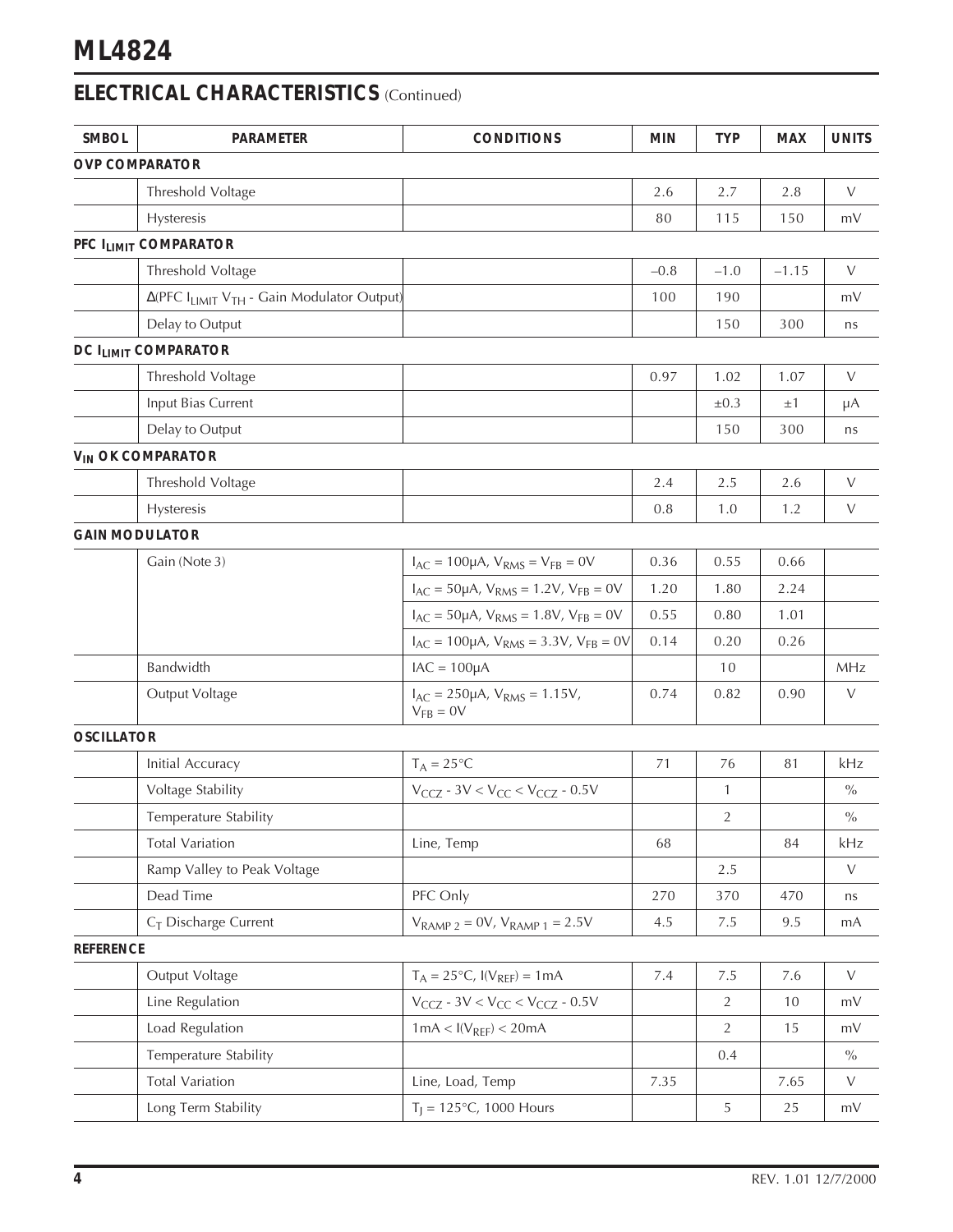# **ELECTRICAL CHARACTERISTICS** (Continued)

| <b>SYMBOL</b> | <b>PARAMETER</b>                            | <b>CONDITIONS</b>                                      | <b>MIN</b> | <b>TYP</b> | <b>MAX</b>       | <b>UNITS</b>    |
|---------------|---------------------------------------------|--------------------------------------------------------|------------|------------|------------------|-----------------|
| <b>PFC</b>    |                                             |                                                        |            |            |                  |                 |
|               | Minimum Duty Cycle                          | V <sub>IEAO</sub> > 4.0V                               |            |            | $\boldsymbol{0}$ | $\sqrt[0]{\!0}$ |
|               | Maximum Duty Cycle                          | V <sub>IEAO</sub> < 1.2V                               | 90         | 95         |                  | $\sqrt[0]{\!0}$ |
|               | Output Low Voltage                          | $I_{OUT} = -20mA$                                      |            | 0.4        | 0.8              | $\vee$          |
|               |                                             | $I_{OUT} = -100mA$                                     |            | $0.8\,$    | 2.0              | $\vee$          |
|               |                                             | $I_{OUT} = 10mA$ , $V_{CC} = 8V$                       |            | 0.7        | 1.5              | $\vee$          |
|               | Output High Voltage                         | $I_{OUT} = 20mA$                                       | 10         | 10.5       |                  | $\vee$          |
|               |                                             | $I_{OUT} = 100mA$                                      | 9.5        | 10         |                  | $\vee$          |
|               | Rise/Fall Time                              | $C_L = 1000pF$                                         |            | 50         |                  | ns              |
| <b>PWM</b>    |                                             |                                                        |            |            |                  |                 |
|               | Duty Cycle Range                            | ML4824-1                                               | $0 - 44$   | $0 - 47$   | $0 - 50$         | $\frac{0}{0}$   |
|               |                                             | ML4824-2                                               | $0 - 37$   | $0 - 40$   | $0 - 45$         | $\frac{0}{0}$   |
|               | Output Low Voltage                          | $I_{OUT} = -20mA$                                      |            | 0.4        | $0.8\,$          | $\vee$          |
|               |                                             | $I_{OUT} = -100mA$                                     |            | 0.8        | 2.0              | $\vee$          |
|               |                                             | $I_{\text{OUT}} = 10 \text{mA}$ , $V_{\text{CC}} = 8V$ |            | 0.7        | 1.5              | V               |
|               | Output High Voltage                         | $I_{OUT} = 20mA$                                       | 10         | 10.5       |                  | $\vee$          |
|               |                                             | $I_{OUT} = 100mA$                                      | 9.5        | 10         |                  | $\vee$          |
|               | Rise/Fall Time                              | $C_L = 1000pF$                                         |            | 50         |                  | ns              |
| <b>SUPPLY</b> |                                             |                                                        |            |            |                  |                 |
|               | Shunt Regulator Voltage (V <sub>CCZ</sub> ) |                                                        | 12.8       | 13.5       | 14.2             | $\vee$          |
|               | V <sub>CCZ</sub> Load Regulation            | $25mA < I_{CC} < 55mA$                                 |            | ±100       | $\pm 300$        | mV              |
|               | V <sub>CCZ</sub> Total Variation            | Load, Temp                                             | 12.4       |            | 14.6             | $\vee$          |
|               | Start-up Current                            | $V_{CC} = 11.8V, C_L = 0$                              |            | 0.7        | 1.0              | mA              |
|               | <b>Operating Current</b>                    | $V_{CC}$ < $V_{CCZ}$ - 0.5V, $C_L$ = 0                 |            | 16         | 19               | mA              |
|               | Undervoltage Lockout Threshold              |                                                        | 12         | 13         | 14               | $\vee$          |
|               | Undervoltage Lockout Hysteresis             |                                                        | 2.7        | 3.0        | 3.3              | $\vee$          |

**Note 1:** Limits are guaranteed by 100% testing, sampling, or correlation with worst-case test conditions.

Note 2: Includes all bias currents to other circuits connected to the V<sub>FB</sub> pin.

**Note 3:** Gain = K x 5.3V; K = (IGAINMOD - IOFFSET) x IAC x (VEAO - 1.5V)-1.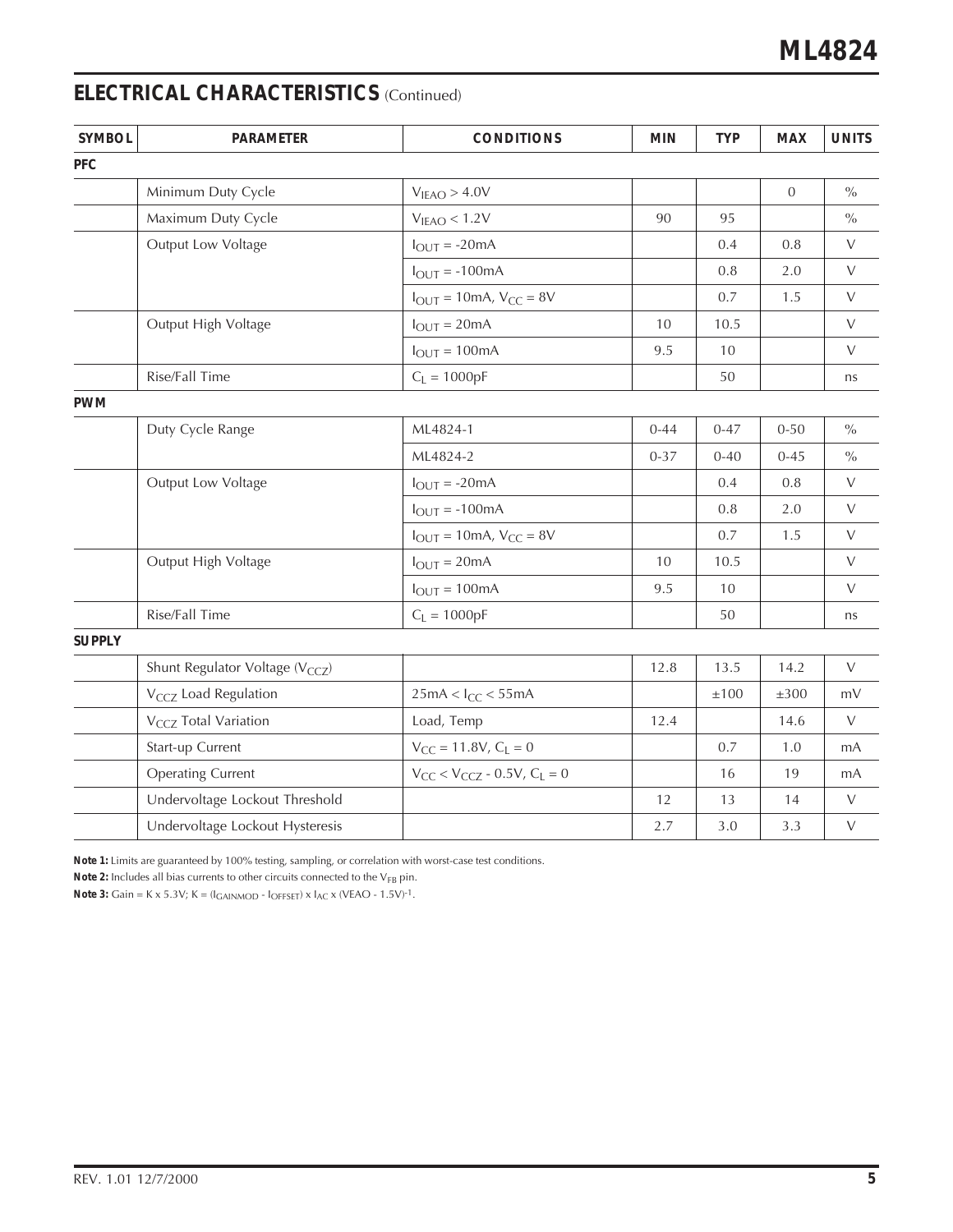# **TYPICAL PERFORMANCE CHARACTERISTICS**



Voltage Error Amplifier (VEA) Transconductance (g<sub>m</sub>) Current Error Amplifier (IEA) Transconductance (g<sub>m</sub>)





**Gain Modulator Transfer Characteristic (K)**



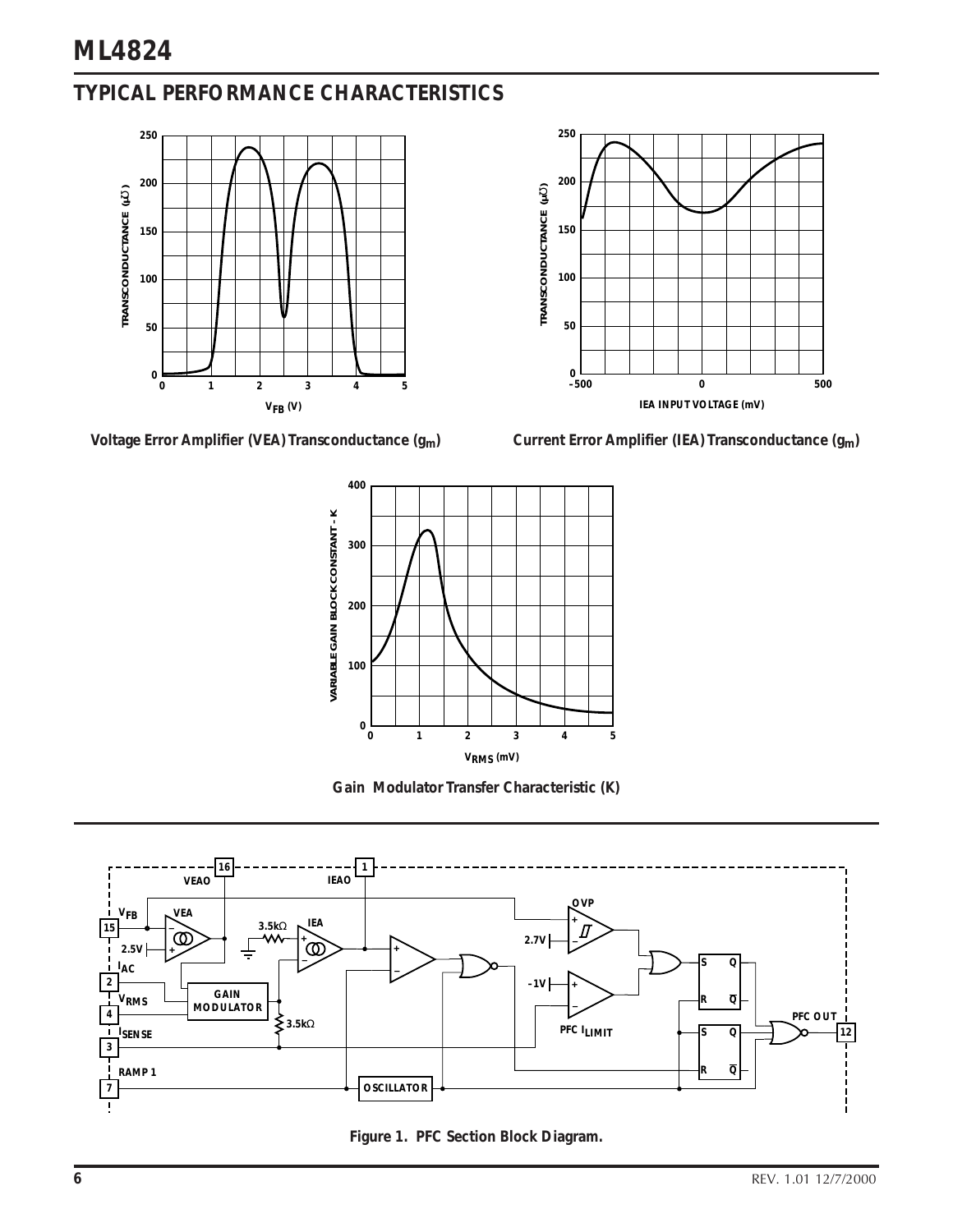# **FUNCTIONAL DESCRIPTION**

The ML4824 consists of an average current controlled, continuous boost Power Factor Corrector (PFC) front end and a synchronized Pulse Width Modulator (PWM) back end. The PWM can be used in either current or voltage mode. In voltage mode, feedforward from the PFC output buss can be used to improve the PWM's line regulation. In either mode, the PWM stage uses conventional trailingedge duty cycle modulation, while the PFC uses leadingedge modulation. This patented leading/trailing edge modulation technique results in a higher useable PFC error amplifier bandwidth, and can significantly reduce the size of the PFC DC buss capacitor.

The synchronization of the PWM with the PFC simplifies the PWM compensation due to the controlled ripple on the PFC output capacitor (the PWM input capacitor). The PWM section of the ML4824-1 runs at the same frequency as the PFC. The PWM section of the ML4824-2 runs at twice the frequency of the PFC, which allows the use of smaller PWM output magnetics and filter capacitors while holding down the losses in the PFC stage power components.

In addition to power factor correction, a number of protection features have been built into the ML4824. These include soft-start, PFC over-voltage protection, peak current limiting, brown-out protection, duty cycle limit, and under-voltage lockout.

### **POWER FACTOR CORRECTION**

Power factor correction makes a non-linear load look like a resistive load to the AC line. For a resistor, the current drawn from the line is in phase with and proportional to the line voltage, so the power factor is unity (one). A common class of non-linear load is the input of most power supplies, which use a bridge rectifier and capacitive input filter fed from the line. The peak-charging effect which occurs on the input filter capacitor in these supplies causes brief high-amplitude pulses of current to flow from the power line, rather than a sinusoidal current in phase with the line voltage. Such supplies present a power factor to the line of less than one (i.e. they cause significant current harmonics of the power line frequency to appear at their input). If the input current drawn by such a supply (or any other non-linear load) can be made to follow the input voltage in instantaneous amplitude, it will appear resistive to the AC line and a unity power factor will be achieved.

To hold the input current draw of a device drawing power from the AC line in phase with and proportional to the input voltage, a way must be found to prevent that device from loading the line except in proportion to the instantaneous line voltage. The PFC section of the ML4824 uses a boost-mode DC-DC converter to accomplish this. The input to the converter is the full wave rectified AC line voltage. No bulk filtering is applied following the bridge rectifier, so the input voltage to the boost converter ranges (at twice line frequency) from zero volts to the peak value of the AC input and back to zero. By forcing the boost

converter to meet two simultaneous conditions, it is possible to ensure that the current which the converter draws from the power line agrees with the instantaneous line voltage. One of these conditions is that the output voltage of the boost converter must be set higher than the peak value of the line voltage. A commonly used value is 385VDC, to allow for a high line of  $270\text{VAC}_{\text{rms}}$ . The other condition is that the current which the converter is allowed to draw from the line at any given instant must be proportional to the line voltage. The first of these requirements is satisfied by establishing a suitable voltage control loop for the converter, which in turn drives a current error amplifier and switching output driver. The second requirement is met by using the rectified AC line voltage to modulate the output of the voltage control loop. Such modulation causes the current error amplifier to command a power stage current which varies directly with the input voltage. In order to prevent ripple which will necessarily appear at the output of the boost circuit (typically about 10VAC on a 385V DC level) from introducing distortion back through the voltage error amplifier, the bandwidth of the voltage loop is deliberately kept low. A final refinement is to adjust the overall gain of the PFC such to be proportional to 1/V $_{\rm IN}$ 2, which linearizes the transfer function of the system as the AC input voltage varies.

Since the boost converter topology in the ML4824 PFC is of the current-averaging type, no slope compensation is required.

### **PFC SECTION**

### **Gain Modulator**

Figure 1 shows a block diagram of the PFC section of the ML4824. The gain modulator is the heart of the PFC, as it is this circuit block which controls the response of the current loop to line voltage waveform and frequency, rms line voltage, and PFC output voltage. There are three inputs to the gain modulator. These are:

- 1) A current representing the instantaneous input voltage (amplitude and waveshape) to the PFC. The rectified AC input sine wave is converted to a proportional current via a resistor and is then fed into the gain modulator at  $I_{AC}$ . Sampling current in this way minimizes ground noise, as is required in high power switching power conversion environments. The gain modulator responds linearly to this current.
- 2) A voltage proportional to the long-term rms AC line voltage, derived from the rectified line voltage after scaling and filtering. This signal is presented to the gain modulator at  $V<sub>RMS</sub>$ . The gain modulator's output is inversely proportional to  $V<sub>RMS</sub><sup>2</sup>$  (except at unusually low values of  $V<sub>RMS</sub>$  where special gain contouring takes over, to limit power dissipation of the circuit components under heavy brownout conditions). The relationship between  $V<sub>RMS</sub>$  and gain is called K, and is illustrated in the Typical Performance Characteristics.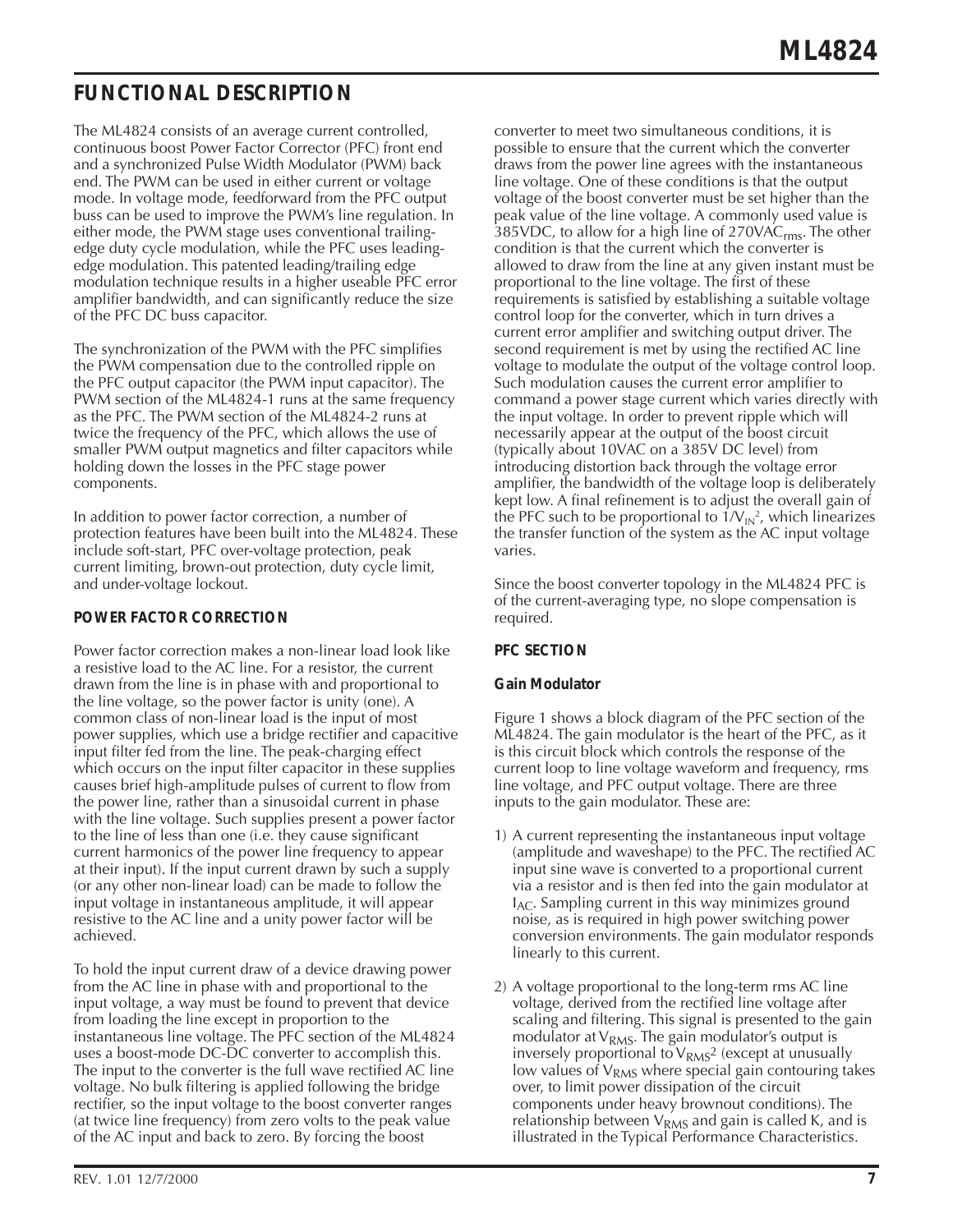### **FUNCTIONAL DESCRIPTION** (Continued)

3) The output of the voltage error amplifier, VEAO. The gain modulator responds linearly to variations in this voltage.

The output of the gain modulator is a current signal, in the form of a full wave rectified sinusoid at twice the line frequency. This current is applied to the virtual-ground (negative) input of the current error amplifier. In this way the gain modulator forms the reference for the current error loop, and ultimately controls the instantaneous current draw of the PFC from the power line. The general form for the output of the gain modulator is:

$$
I_{\text{GAINMOD}} = \frac{I_{\text{AC}} \times \text{VEAO}}{V_{\text{RMS}}^2} \times 10^{(1)}
$$

More exactly, the output current of the gain modulator is given by:

 $I_{\text{GAINMOD}} = K \times (VEAO - 1.5V) \times I_{AC}$ 

where K is in units of  $V^{-1}$ .

Note that the output current of the gain modulator is limited to  $\approx$  200µA.

### **Current Error Amplifier**

The current error amplifier's output controls the PFC duty cycle to keep the average current through the boost inductor a linear function of the line voltage. At the inverting input to the current error amplifier, the output current of the gain modulator is summed with a current which results from a negative voltage being impressed upon the  $I_{\text{SENSE}}$  pin (current into  $I_{\text{SENSE}} \cong V_{\text{SENSE}}/3.5 \text{k}\Omega$ ). The negative voltage on  $I_{\text{SENSE}}$  represents the sum of all currents flowing in the PFC circuit, and is typically derived from a current sense resistor in series with the negative terminal of the input bridge rectifier. In higher power applications, two current transformers are sometimes used, one to monitor the  $I_D$  of the boost MOSFET(s) and one to monitor the  $I_F$  of the boost diode. As stated above, the inverting input of the current error amplifier is a virtual ground. Given this fact, and the arrangement of the duty cycle modulator polarities internal to the PFC, an increase in positive current from the gain modulator will cause the output stage to increase its duty cycle until the voltage on I<sub>SENSE</sub> is adequately negative to cancel this increased current. Similarly, if the gain modulator's output decreases, the output duty cycle will decrease, to achieve a less negative voltage on the  $I_{\text{SENSE}}$  pin.

### **Cycle-By-Cycle Current Limiter**

The  $I_{SENSF}$  pin, as well as being a part of the current feedback loop, is a direct input to the cycle-by-cycle current limiter for the PFC section. Should the input voltage at this pin ever be more negative than -1V, the output of the PFC will be disabled until the protection flipflop is reset by the clock pulse at the start of the next PFC power cycle.



**Figure 2. Compensation Network Connections for the Voltage and Current Error Amplifiers**

### **Overvoltage Protection**

The OVP comparator serves to protect the power circuit from being subjected to excessive voltages if the load should suddenly change. A resistor divider from the high voltage DC output of the PFC is fed to  $V_{FB}$ . When the voltage on  $V_{FB}$  exceeds 2.7V, the PFC output driver is shut down. The PWM section will continue to operate. The OVP comparator has 125mV of hysteresis, and the PFC will not restart until the voltage at  $V_{FB}$  drops below 2.58V. The  $V_{FB}$  should be set at a level where the active and passive external power components and the ML4824 are within their safe operating voltages, but not so low as to interfere with the boost voltage regulation loop.

### **Error Amplifier Compensation**

The PWM loading of the PFC can be modeled as a negative resistor; an increase in input voltage to the PWM causes a decrease in the input current. This response dictates the proper compensation of the two transconductance error amplifiers. Figure 2 shows the types of compensation networks most commonly used for the voltage and current error amplifiers, along with their respective return points. The current loop compensation is returned to  $V_{RFF}$  to produce a soft-start characteristic on the PFC: as the reference voltage comes up from zero volts, it creates a differentiated voltage on IEAO which prevents the PFC from immediately demanding a full duty cycle on its boost converter.

There are two major concerns when compensating the voltage loop error amplifier; stability and transient response. Optimizing interaction between transient response and stability requires that the error amplifier's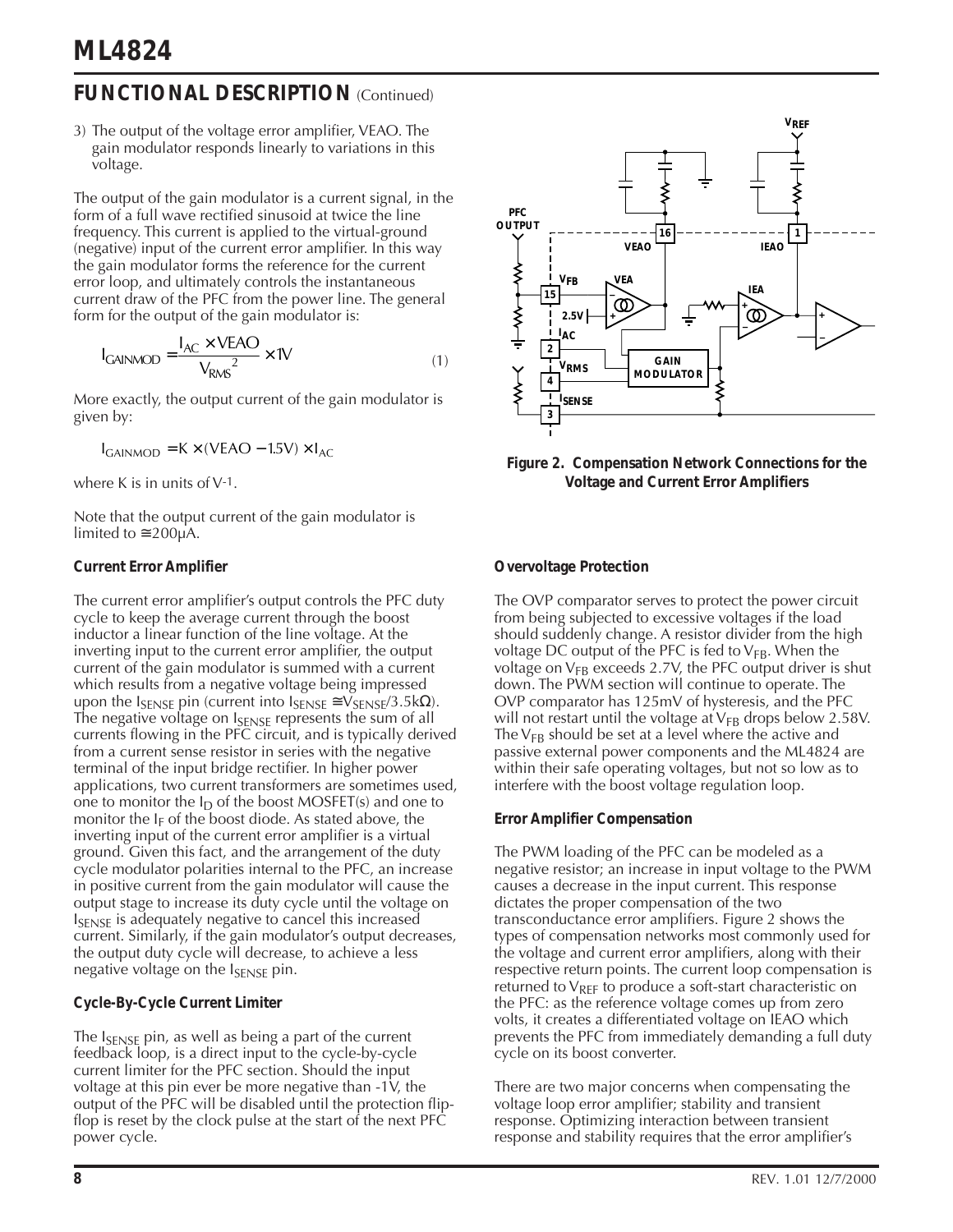### **FUNCTIONAL DESCRIPTION (Continued)**

open-loop crossover frequency should be 1/2 that of the line frequency, or 23Hz for a 47Hz line (lowest anticipated international power frequency). The gain vs. input voltage of the ML4824's voltage error amplifier has a specially shaped nonlinearity such that under steady-state operating conditions the transconductance of the error amplifier is at a local minimum. Rapid perturbations in line or load conditions will cause the input to the voltage error amplifier ( $V_{FB}$ ) to deviate from its 2.5V (nominal) value. If this happens, the transconductance of the voltage error amplifier will increase significantly, as shown in the Typical Performance Characteristics. This raises the gainbandwidth product of the voltage loop, resulting in a much more rapid voltage loop response to such perturbations than would occur with a conventional linear gain characteristic.

The current amplifier compensation is similar to that of the voltage error amplifier with the exception of the choice of crossover frequency. The crossover frequency of the current amplifier should be at least 10 times that of the voltage amplifier, to prevent interaction with the voltage loop. It should also be limited to less than 1/6th that of the switching frequency, e.g. 16.7kHz for a 100kHz switching frequency.

There is a modest degree of gain contouring applied to the transfer characteristic of the current error amplifier, to increase its speed of response to current-loop perturbations. However, the boost inductor will usually be the dominant factor in overall current loop response. Therefore, this contouring is significantly less marked than that of the voltage error amplifier. This is illustrated in the Typical Performance Characteristics.

For more information on compensating the current and voltage control loops, see Application Notes 33 and 34. Application Note 16 also contains valuable information for the design of this class of PFC.

### **Oscillator (RAMP 1)**

The oscillator frequency is determined by the values of  $R_T$ and  $C_T$ , which determine the ramp and off-time of the oscillator output clock:

$$
f_{\rm OSC} = \frac{1}{t_{\rm RAMP} + t_{\rm DEADTIME}}\tag{2}
$$

The deadtime of the oscillator is derived from the following equation:

$$
t_{RAMP} = C_T \times R_T \times ln \frac{V_{REF} - 1.25}{V_{REF} - 3.75}
$$
 (3)

at  $V_{RFF} = 7.5V$ :

$$
t_{RAMP} = C_T \times R_T \times 0.51
$$

The deadtime of the oscillator may be determined using:

$$
t_{DEADTIME} = \frac{2.5V}{5.1mA} \times C_T = 490 \times C_T
$$
 (4)

The deadtime is so small ( $t_{\rm RAMP} \gg t_{\rm DEADTIME}$ ) that the operating frequency can typically be approximated by:

$$
f_{\rm OSC} = \frac{1}{t_{\rm RAMP}}\tag{5}
$$

EXAMPLE:

For the application circuit shown in the data sheet, with the oscillator running at:

$$
f_{\text{OSC}} = 100 \text{kHz} = \frac{1}{t_{\text{RAMP}}}
$$

$$
t_{\text{RAMP}} = C_{\text{T}} \times R_{\text{T}} \times 0.51 = 1 \times 10^{-5}
$$

Solving for  $R_T \times C_T$  yields 2 x 10-4. Selecting standard components values,  $C_T = 470pF$ , and  $R_T = 41.2k\Omega$ .

The deadtime of the oscillator adds to the Maximum PWM Duty Cycle (it is an input to the Duty Cycle Limiter). With zero oscillator deadtime, the Maximum PWM Duty Cycle is typically 45%. In many applications, care should be taken that  $C_T$  not be made so large as to extend the Maximum Duty Cycle beyond 50%. This can be accomplished by using a stable 470pF capacitor for  $C_T$ .

#### **PWM SECTION**

#### **Pulse Width Modulator**

The PWM section of the ML4824 is straightforward, but there are several points which should be noted. Foremost among these is its inherent synchronization to the PFC section of the device, from which it also derives its basic timing (at the PFC frequency in the ML4824-1, and at twice the PFC frequency in the ML4824-2). The PWM is capable of current-mode or voltage mode operation. In current-mode applications, the PWM ramp (RAMP 2) is usually derived directly from a current sensing resistor or current transformer in the primary of the output stage, and is thereby representative of the current flowing in the converter's output stage. DC ILIMIT, which provides cycleby-cycle current limiting, is typically connected to RAMP 2 in such applications. For voltage-mode operation or certain specialized applications, RAMP 2 can be connected to a separate RC timing network to generate a voltage ramp against which VDC will be compared. Under these conditions, the use of voltage feedforward from the PFC buss can assist in line regulation accuracy and response. As in current mode operation, the DC  $I<sub>LIMIT</sub>$ input is used for output stage overcurrent protection.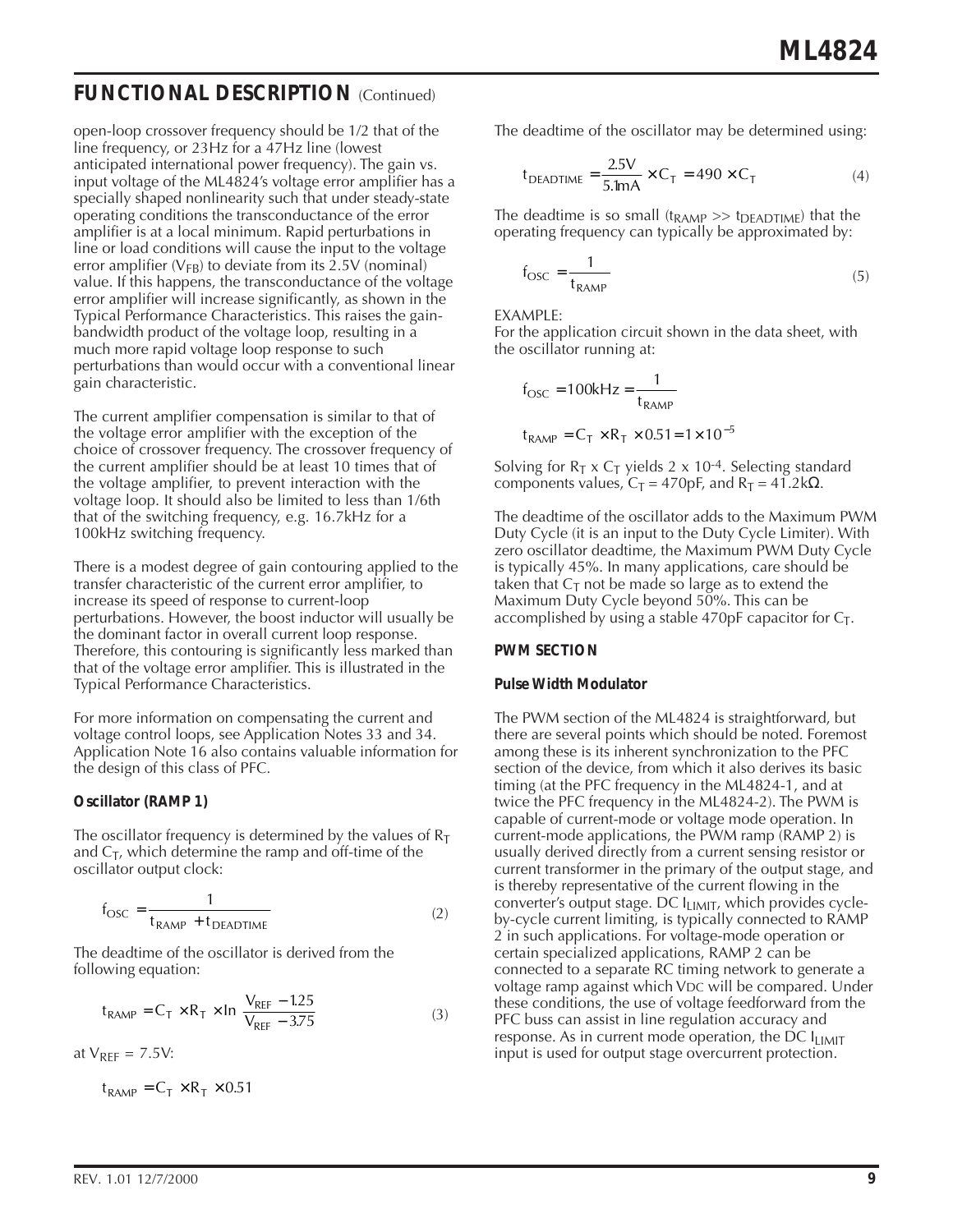### **FUNCTIONAL DESCRIPTION (Continued)**

No voltage error amplifier is included in the PWM stage of the ML4824, as this function is generally performed on the output side of the PWM's isolation boundary. To facilitate the design of optocoupler feedback circuitry, an offset has been built into the PWM's RAMP 2 input which allows  $V_{DC}$  to command a zero percent duty cycle for input voltages below 1.25V.

### **PWM Current Limit**

The DC I<sub>LIMIT</sub> pin is a direct input to the cycle-by-cycle current limiter for the PWM section. Should the input voltage at this pin ever exceed 1V, the output of the PWM will be disabled until the output flip-flop is reset by the clock pulse at the start of the next PWM power cycle.

### **VIN OK Comparator**

The  $V_{IN}$  OK comparator monitors the DC output of the PFC and inhibits the PWM if this voltage on  $V_{FB}$  is less than its nominal 2.5V. Once this voltage reaches 2.5V, which corresponds to the PFC output capacitor being charged to its rated boost voltage, the soft-start begins.

### **PWM Control (RAMP 2)**

When the PWM section is used in current mode, RAMP 2 is generally used as the sampling point for a voltage representing the current in the primary of the PWM's output transformer, derived either by a current sensing resistor or a current transformer. In voltage mode, it is the input for a ramp voltage generated by a second set of timing components ( $R_{RAMP2}$ ,  $C_{RAMP2}$ ), which will have a minimum value of zero volts and should have a peak value of approximately 5V. In voltage mode operation, feedforward from the PFC output buss is an excellent way to derive the timing ramp for the PWM stage.

### **Soft Start**

Start-up of the PWM is controlled by the selection of the external capacitor at SS. A current source of 50µA supplies the charging current for the capacitor, and start-up of the PWM begins at 1.25V. Start-up delay can be programmed by the following equation:

$$
C_{SS} = t_{DELAY} \times \frac{50\mu A}{1.25V}
$$
 (6)

where  $C_{SS}$  is the required soft start capacitance, and  $t<sub>DELAY</sub>$  is the desired start-up delay.

It is important that the time constant of the PWM soft-start allow the PFC time to generate sufficient output power for the PWM section. The PWM start-up delay should be at least 5ms.

Solving for the minimum value of  $C_{SS}$ :

$$
C_{SS} = 5ms \times \frac{50 \mu A}{1.25 V} = 200 nF
$$

Caution should be exercised when using this minimum soft start capacitance value because premature charging of the SS capacitor and activation of the PWM section can result if  $V_{FB}$  is in the hysteresis band of the  $V_{IN}$  OK comparator at start-up. The magnitude of  $V_{FB}$  at start-up is related both to line voltage and nominal PFC output voltage. Typically, a 1.0µF soft start capacitor will allow time for  $V_{FB}$  and PFC out to reach their nominal values prior to activation of the PWM section at line voltages between 90Vrms and 265Vrms.

### **Generating V<sub>CC</sub>**

The ML4824 is a current-fed part. It has an internal shunt voltage regulator, which is designed to regulate the voltage internal to the part at 13.5V. This allows a low power dissipation while at the same time delivering 10V of gate drive at the PWM OUT and PFC OUT outputs. It is important to limit the current through the part to avoid overheating or destroying it. This can be easily done with a single resistor in series with the Vcc pin, returned to a bias supply of typically 18V to 20V. The resistor's value must be chosen to meet the operating current requirement of the ML4824 itself (19mA max) plus the current required by the two gate driver outputs.

#### EXAMPLE:

With a V<sub>BIAS</sub> of 20V, a V<sub>CC</sub> limit of 14.6V (max) and the ML4824 driving a total gate charge of 110nC at 100kHz (e.g., 1 IRF840 MOSFET and 2 IRF830 MOSFETs), the gate driver current required is:

$$
I_{GATEDRIVE} = 100kHz \times 100nC = 11mA
$$
 (7)

$$
R_{B|AS} = \frac{20V - 14.6V}{19mA + 11mA} = 180\Omega
$$
 (8)

To check the maximum dissipation in the ML4824, find the current at the minimum  $V_{CC}$  (12.4V):

$$
I_{CC} = \frac{20V - 12.4V}{180\Omega} = 42.2mA
$$
 (9)

The maximum allowable  $I_{CC}$  is 55mA, so this is an acceptable design.

The ML4824 should be locally bypassed with a 10nF and a 1µF ceramic capacitor. In most applications, an electrolytic capacitor of between 100µF and 330µF is also required across the part, both for filtering and as part of the start-up bootstrap circuitry.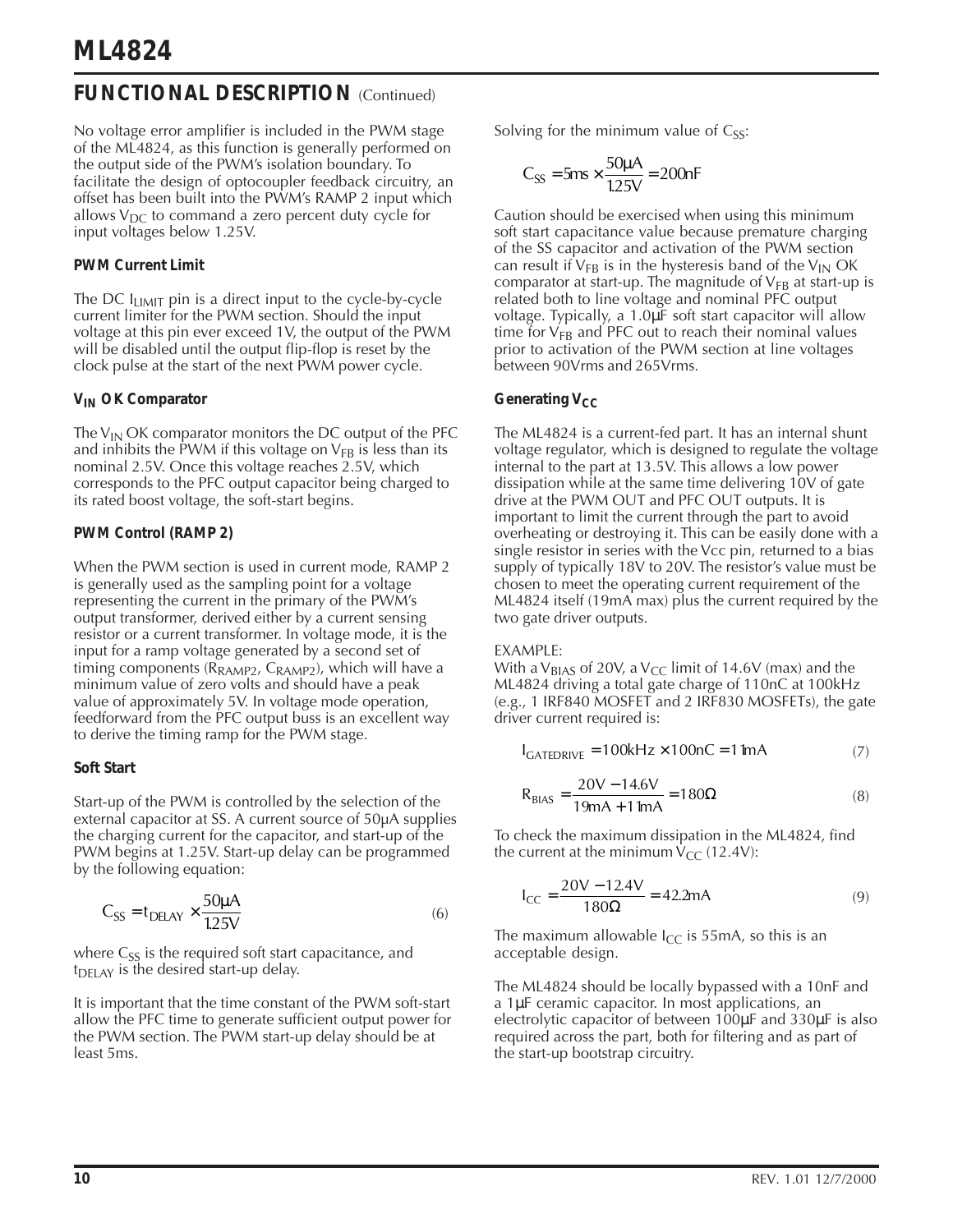

Figure 3. External Component Connections to V<sub>CC</sub>

# **LEADING/TRAILING MODULATION**

Conventional Pulse Width Modulation (PWM) techniques employ trailing edge modulation in which the switch will turn on right after the trailing edge of the system clock. The error amplifier output voltage is then compared with the modulating ramp. When the modulating ramp reaches the level of the error amplifier output voltage, the switch will be turned OFF. When the switch is ON, the inductor current will ramp up. The effective duty cycle of the trailing edge modulation is determined during the ON time of the switch. Figure 4 shows a typical trailing edge control scheme.

In the case of leading edge modulation, the switch is turned OFF right at the leading edge of the system clock. When the modulating ramp reaches the level of the error amplifier output voltage, the switch will be turned ON. The effective duty-cycle of the leading edge modulation is determined during the OFF time of the switch. Figure 5 shows a leading edge control scheme.

One of the advantages of this control teccnique is that it requires only one system clock. Switch 1 (SW1) turns off and switch 2 (SW2) turns on at the same instant to minimize the momentary "no-load" period, thus lowering ripple voltage generated by the switching action. With such synchronized switching, the ripple voltage of the first stage is reduced. Calculation and evaluation have shown that the 120Hz component of the PFC's output ripple voltage can be reduced by as much as 30% using this method.

### **TYPICAL APPLICATIONS**

Figure 6 is the application circuit for a complete 100W power factor corrected power supply, designed using the methods and general topology detailed in Application Note 33.



**Figure 4. Typical Trailing Edge Control Scheme.**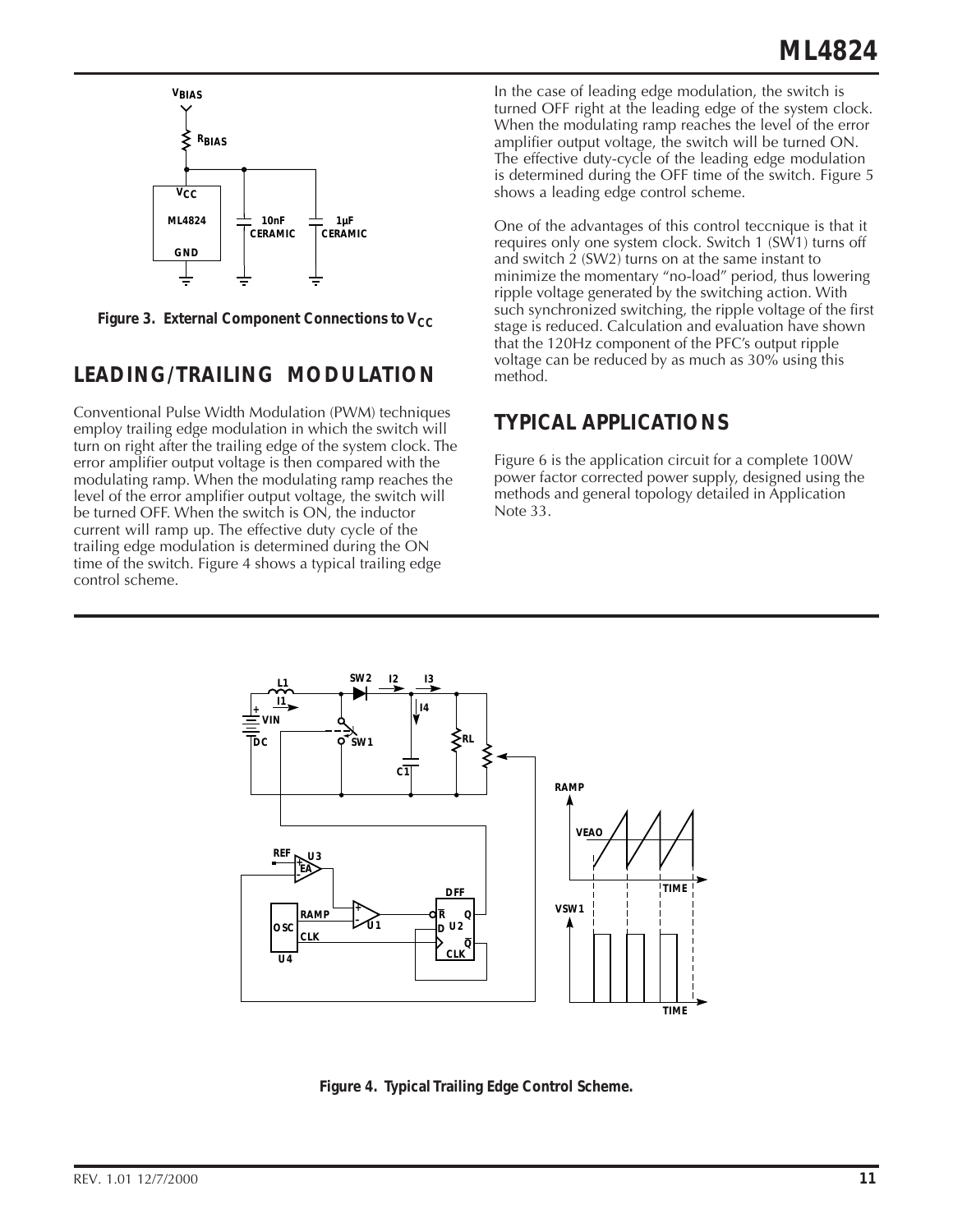

**Figure 5. Typical Leading Edge Control Scheme.**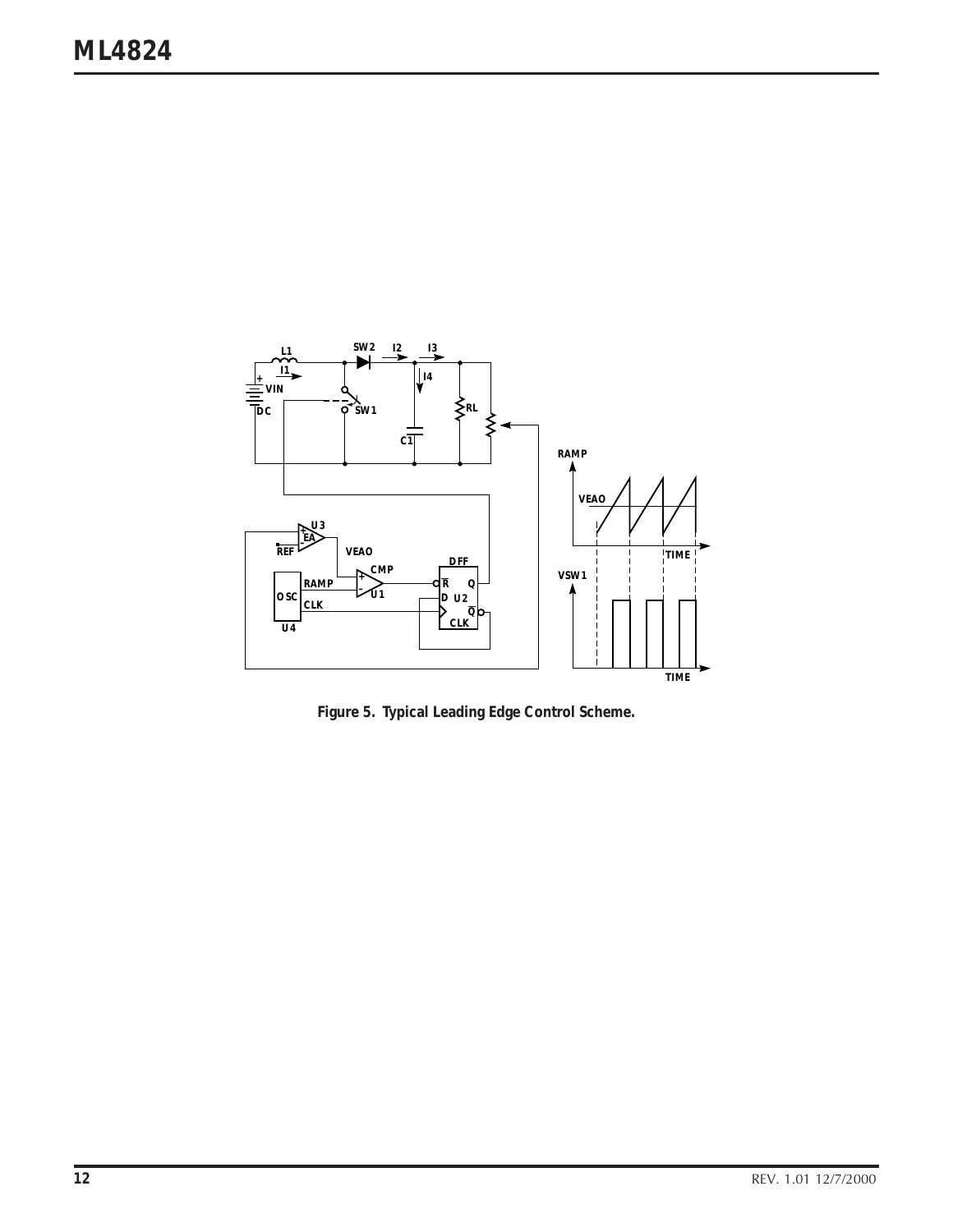

**Figure 6. 100W Power Factor Corrected Power Supply, Designed Using Micro Linear Application Note 33.**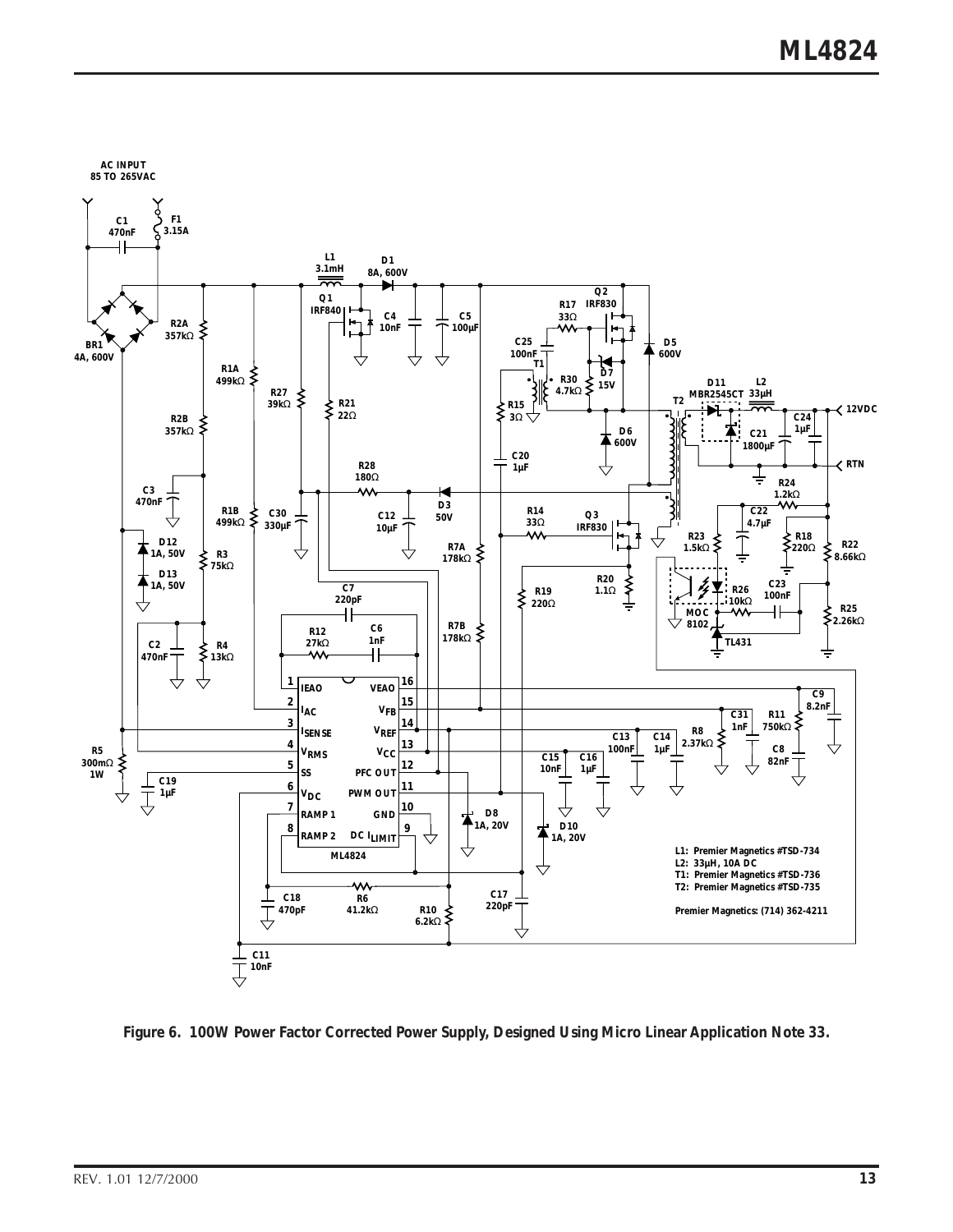### **PHYSICAL DIMENSIONS** inches (millimeters)

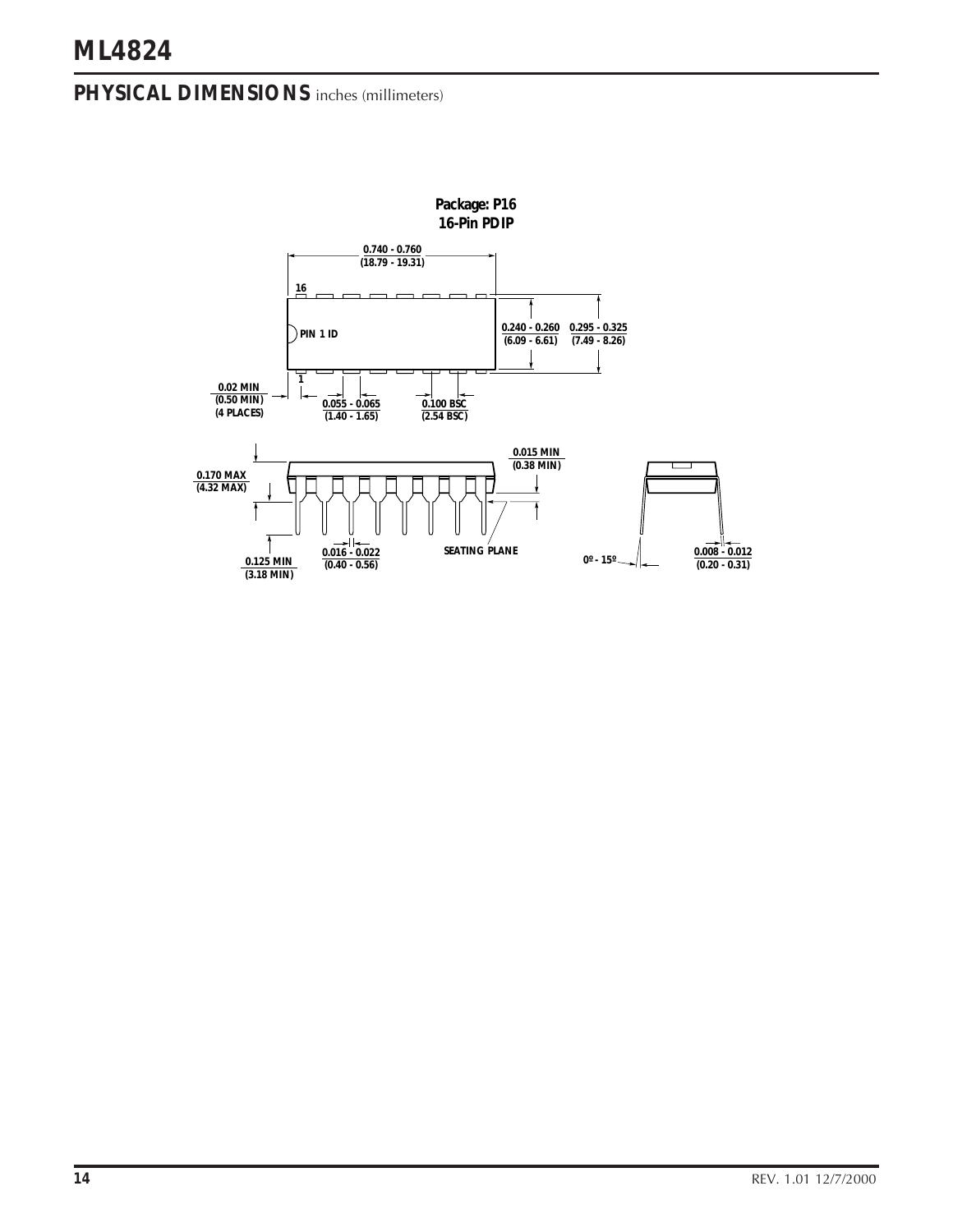# **PHYSICAL DIMENSIONS** inches (millimeters)